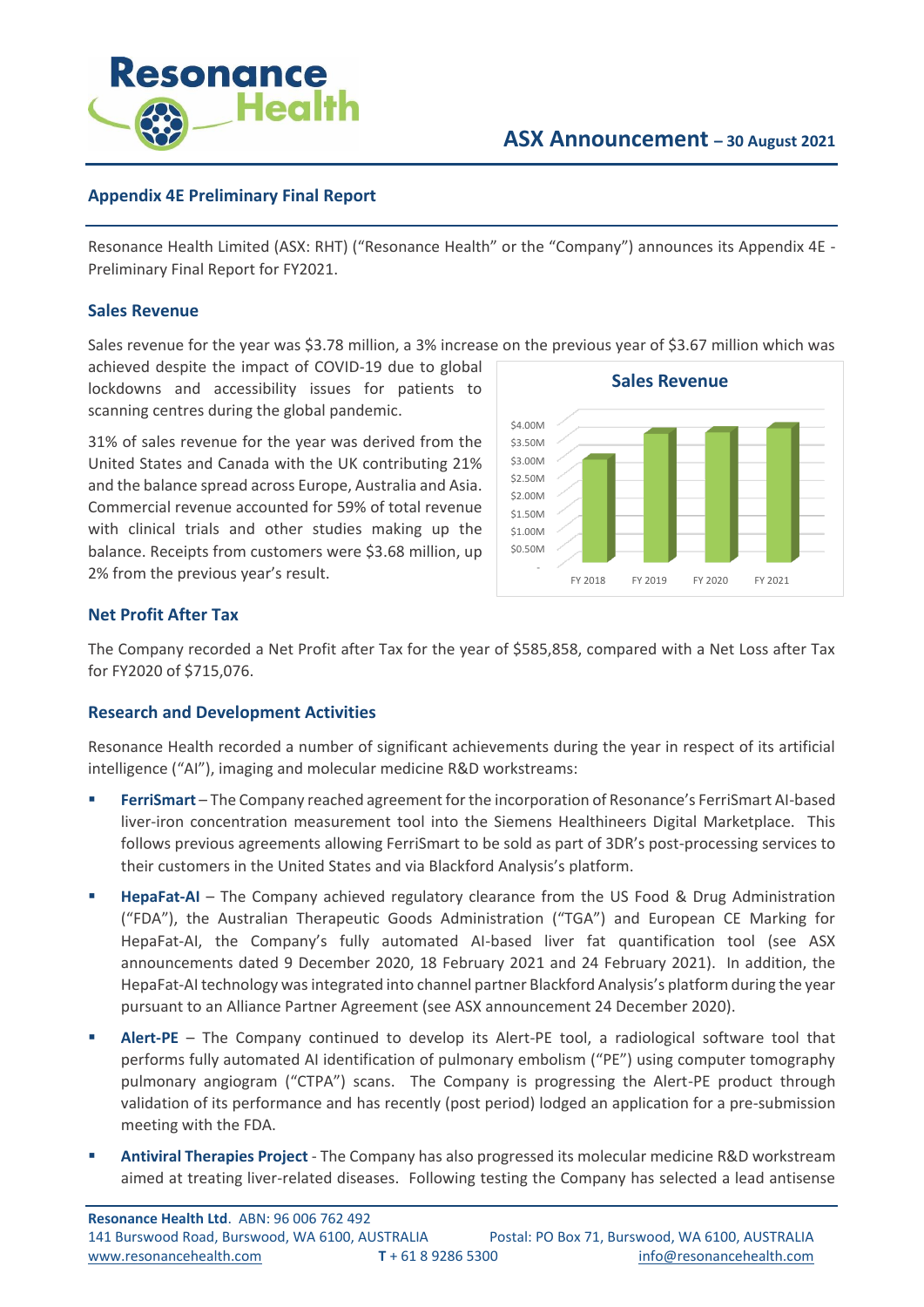

oligonucleotide ("ASO") compound which has been named AS3 and which is intended to target a human host protein essential to the lifecycle of numerous human viruses, including Hepatitis B ("HBV"). In a preclinical cell model of HBV infection, AS3 demonstrated statistically significant viral suppression compared to a control ASO. In view of the positive data and market opportunity, the Company has extended the testing program to include other important viral diseases and has commenced a liver dosing study in humanized liver mice.

As part of these R&D workstreams, the Company received an R&D tax incentive of \$242,334 for eligible R&D work expended by the Company for the financial year ended 30 June 2021.

The Company continues to assess opportunities to expand its core business, with R&D expenditure targeted specifically towards the diversification of in-house R&D projects by establishing three key areas of focus, artificial intelligence, imaging, and molecular medicine.

# **Cash at Bank**

Cash at Bank as at 30 June 2021 totaled \$8.86 million, in comparison to the 30 June 2020 cash balance of \$6.97 million which reflected strong Cash Flows from Operating Activities during the year of \$1.17 million. The financial year included an R&D tax incentive refund of \$242,334 and \$1.25 million from the issue of fully paid ordinary shares on the exercise of options.



The Company has no debt.

# **Management Changes and Strategy for Growth**

Mr. Mitchell Wells was appointed Managing Director on 28 June 2021 following the resignation of Ms. Alison Laws as CEO of Resonance Health. Mr. Wells commenced working with Resonance Health in April 2017. He initially provided strategy, contract, and corporate advisory services and in early 2018 he was invited to join the Board of Directors. He has served as a Director and a consultant of the Company since February 2018. Mr. Nicholas Allan was appointed Chief Financial Officer and Company Secretary during the year. Post year end, Mr. Ajay Nair was appointed as GM – Global Sales & Marketing.

Going into FY2021 the Company is focused on pursuing organic revenue growth from its existing regulatoryapproved product suite, building product and brand awareness in its current and new markets, pursuing strategic alliances to accelerate product distribution and progressing its R&D portfolio toward clinical validation and regulatory approval.

# **About Resonance Health**

Resonance Health is an Australian healthcare technology and services company, specialising in the development and delivery of noninvasive medical imaging software and services.

The Company's products are used globally by clinicians in the diagnosis and management of human diseases and by pharmaceutical and therapeutic companies in their clinical trials. Resonance Health has gained endorsement by leading physicians worldwide for consistently providing high quality quantitative measurements essential in the management of particular diseases.

Resonance Health's dedication to scientific rigour and quality management has enabled it to achieve regulatory clearances for a range of Software as a Medical Device (**SaMD**) products in the US, Europe, and Australia and to proudly carry ISO 13485 certification for the design and manufacture of medical devices. A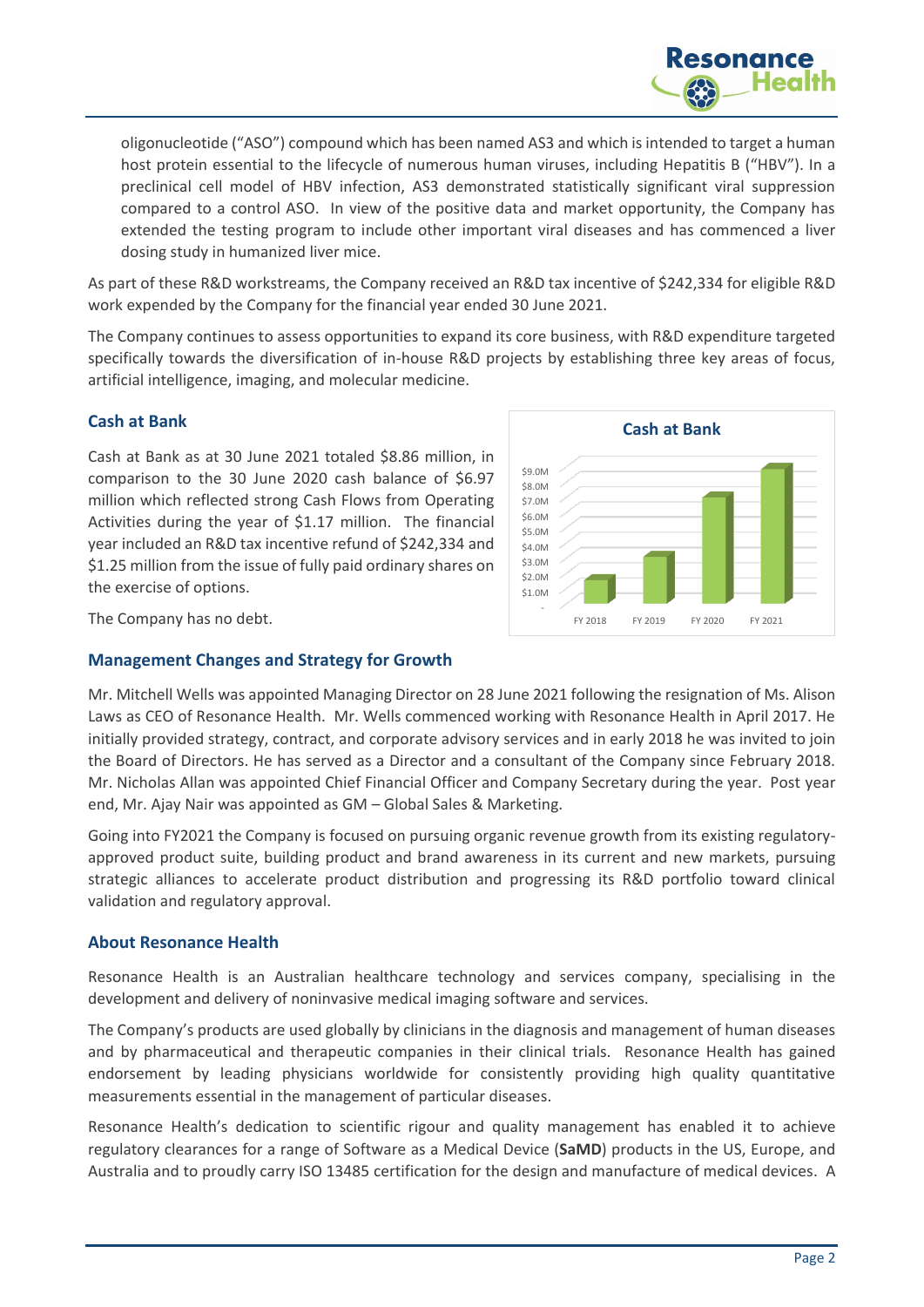

number of these SaMD products incorporate the use of Artificial Intelligence (**AI**) in order to improve speed and efficiency of service delivery:

- **FerriScan<sup>®</sup> -** provides an accurate measurement of liver iron concentration (LIC) through a non-invasive MRI-based technology, for use in the assessment of individuals with iron overload conditions. FerriScan is internationally recognised as the gold standard in LIC assessment
- **FerriSmart**® an AI-driven system for the automated real-time measurement of LIC in patients using non-invasive MRI-based technology
- **HepaFat-AI<sup>®</sup> -** an AI-driven system for the automated real-time multi-metric measurement of liver fat in patients using non-invasive MRI-based technology, for use in the assessment of individuals with confirmed or suspected fatty liver disease

The Company has an active development pipeline of additional medical imaging analysis products and services, including, **ALERTE-PE®**, an AI tool for the automated review of chest CT scans of patients with suspected pulmonary embolism.

For further information please contact: **Mitchell Wells** – Managing Director E[: mitchellw@resonancehealth.com](mailto:mitchellw@resonancehealth.com) P: +61 (0)8 9286 5300

This announcement has been authorised for release in accordance with the delegated authority of the Board of Directors of Resonance Health Limited.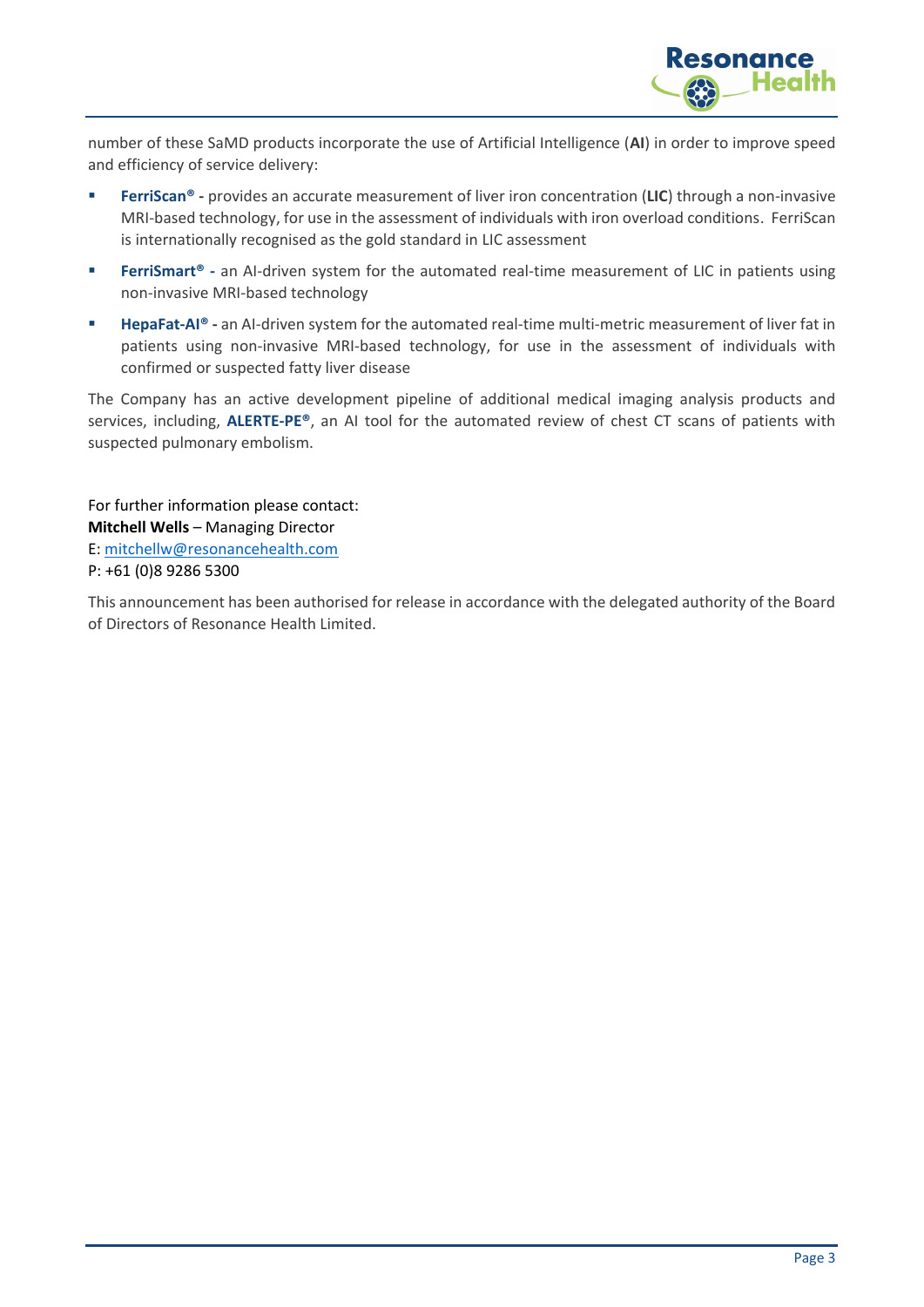

# **RESONANCE HEALTH LIMITED** (ABN 96 006 762 492)

# **APPENDIX 4E**

# **PRELIMINARY FINAL REPORT**

30 JUNE 2021

This report has been prepared in compliance with ASX Listing Rule 4.3A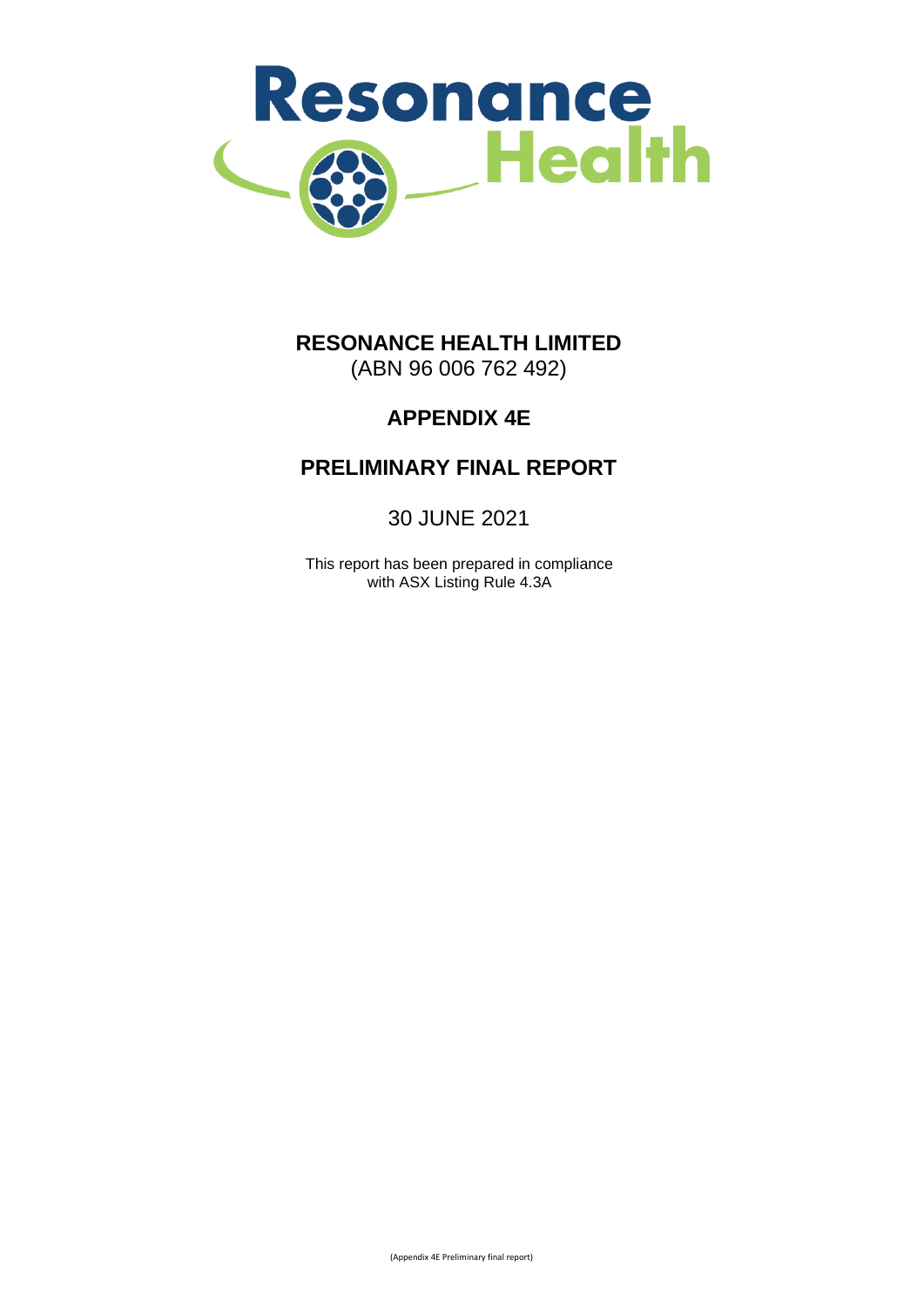#### **1. Company details**

| Name of entity:   | Resonance Health Limited        |
|-------------------|---------------------------------|
| ABN:              | 96 006 762 492                  |
| Reporting period: | For the year ended 30 June 2021 |
| Previous period:  | For the year ended 30 June 2020 |

#### **2. Results for announcement to the market**

| Revenues from ordinary activities                                                                   | up | 3.0% to   | 3,778,914 |
|-----------------------------------------------------------------------------------------------------|----|-----------|-----------|
| Profit from ordinary activities after tax attributable to the owners of<br>Resonance Health Limited | up | 181.9% to | 585,858   |
| Profit for the year attributable to the owners of Resonance Health<br>Limited                       | up | 181.9% to | 585,858   |

#### *Dividends*

There were no dividends paid, recommended or declared during the current financial period.

#### *Comments*

The profit for the Group after providing for income tax amounted to \$585,858 (30 June 2020: loss of \$715,076).

#### **3. Net tangible assets**

|                                           | <b>Reporting</b><br>period<br><b>Cents</b> | <b>Previous</b><br>period<br><b>Cents</b> |
|-------------------------------------------|--------------------------------------------|-------------------------------------------|
| Net tangible assets per ordinary security | 2.00                                       | 1.66                                      |

#### **4. Control gained over entities**

Not applicable.

#### **5. Loss of control over entities**

Not applicable.

#### **6. Dividends**

*Current period* There were no dividends paid, recommended or declared during the current financial period.

#### *Previous period*

There were no dividends paid, recommended or declared during the previous financial period.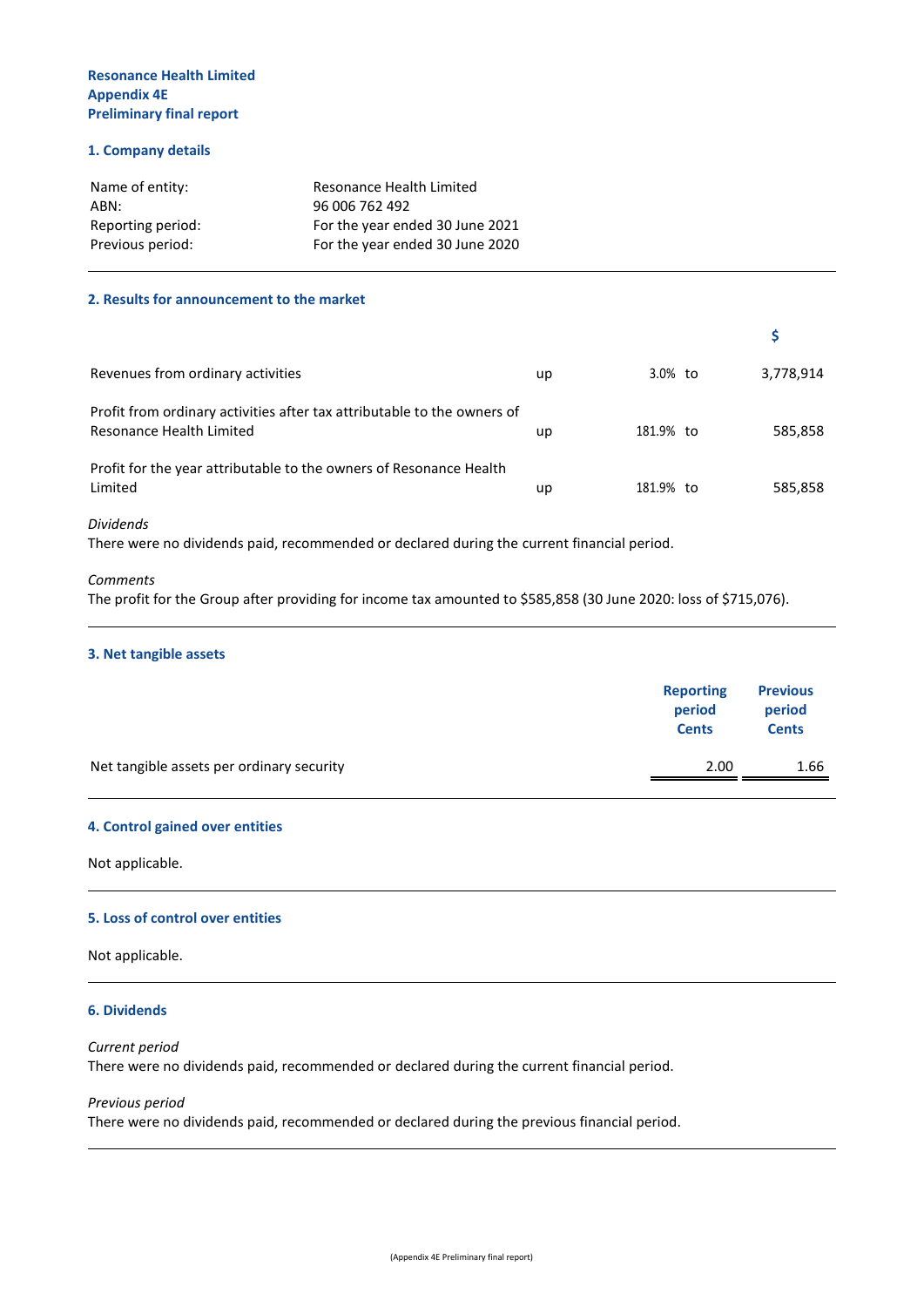#### **7. Dividend reinvestment plans**

Not applicable.

#### **8. Details of associates and joint venture entities**

Not applicable.

#### **9. Foreign entities**

*Details of origin of accounting standards used in compiling the report:*

Not applicable.

#### **10. Audit qualification or review**

*Details of audit/review dispute or qualification (if any):*

The financial statements are in the process of being audited.

#### **11. Attachments**

*Details of attachments (if any):*

The Appendix 4E Preliminary final report of Resonance Health Limited for the year ended 30 June 2021 is attached.

#### **12. Signed**

Signed  $M - \ell$ . Slake

Dr Martin Blake Chairman Perth, Western Australia

 $\Box$  The accounts have been audited.  $\Box$  The accounts have been subject to review.  $\boxtimes$  The accounts are in the process of being audited or subject to review. The accounts have *not* yet been audited or reviewed.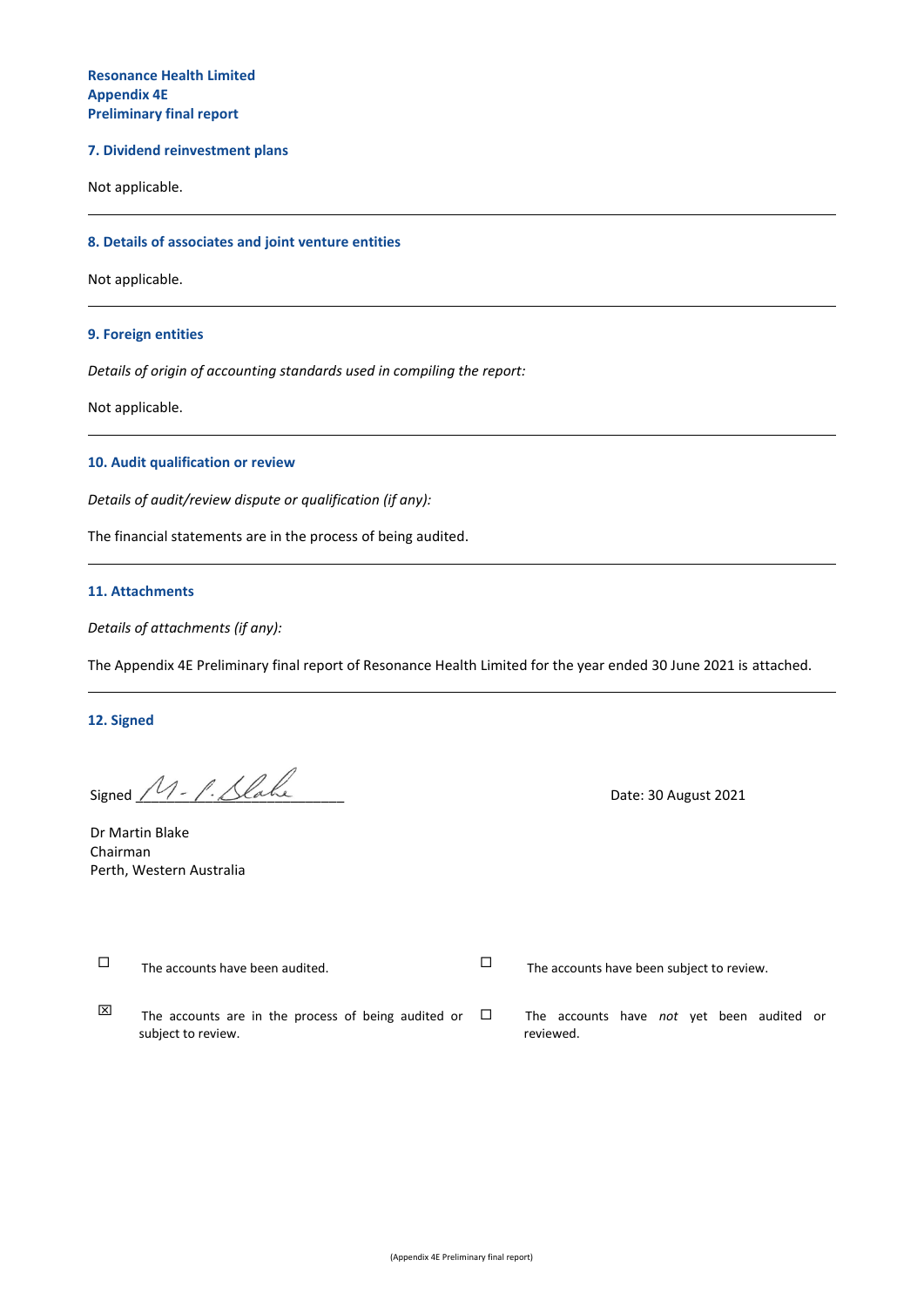# **Resonance Health Limited Statement of profit or loss and other comprehensive income For the year ended 30 June 2021**

|                                                                                                                      | <b>Consolidated</b> |              |              |
|----------------------------------------------------------------------------------------------------------------------|---------------------|--------------|--------------|
|                                                                                                                      | <b>Note</b>         | 2021         | 2020         |
|                                                                                                                      |                     | \$           | \$           |
| Revenue                                                                                                              | $\overline{2}$      | 3,778,914    | 3,668,184    |
| Other income                                                                                                         | 3                   | 243,577      | 231,239      |
| <b>Expenses</b>                                                                                                      |                     |              |              |
| Marketing & travel                                                                                                   |                     | (241,051)    | (236, 457)   |
| Consulting and professional services                                                                                 |                     | (135, 264)   | (108, 822)   |
| Share-based payments                                                                                                 |                     | (34, 227)    | (1,851,223)  |
| Employee benefits expense                                                                                            |                     | (1,970,270)  | (1,719,589)  |
| Research and development                                                                                             |                     | (393, 925)   | (152, 280)   |
| Statutory and compliance                                                                                             |                     | (211, 628)   | (215, 917)   |
| Depreciation expense                                                                                                 |                     | (74, 993)    | (75, 364)    |
| Amortisation expense                                                                                                 |                     | (289, 166)   | (265, 208)   |
| Foreign exchange loss                                                                                                |                     | (88, 243)    | (4,024)      |
| Other expenses                                                                                                       |                     | (240, 200)   | (223, 239)   |
| Profit/(loss) before income tax benefit                                                                              |                     | 343,524      | (952,700)    |
| Income tax benefit                                                                                                   | 4                   | 242,334      | 237,624      |
| Profit/(loss) after income tax benefit for the year attributable to the owners of<br><b>Resonance Health Limited</b> |                     | 585,858      | (715,076)    |
| Other comprehensive income for the year, net of tax                                                                  |                     |              |              |
| Total comprehensive income for the year attributable to the owners of<br><b>Resonance Health Limited</b>             |                     | 585,858      | (715, 076)   |
|                                                                                                                      |                     | <b>Cents</b> | <b>Cents</b> |
| Basic earnings/(loss) per share                                                                                      | 14                  | 0.13         | (0.17)       |
| Diluted earnings/(loss) per share                                                                                    | 14                  | 0.13         | (0.17)       |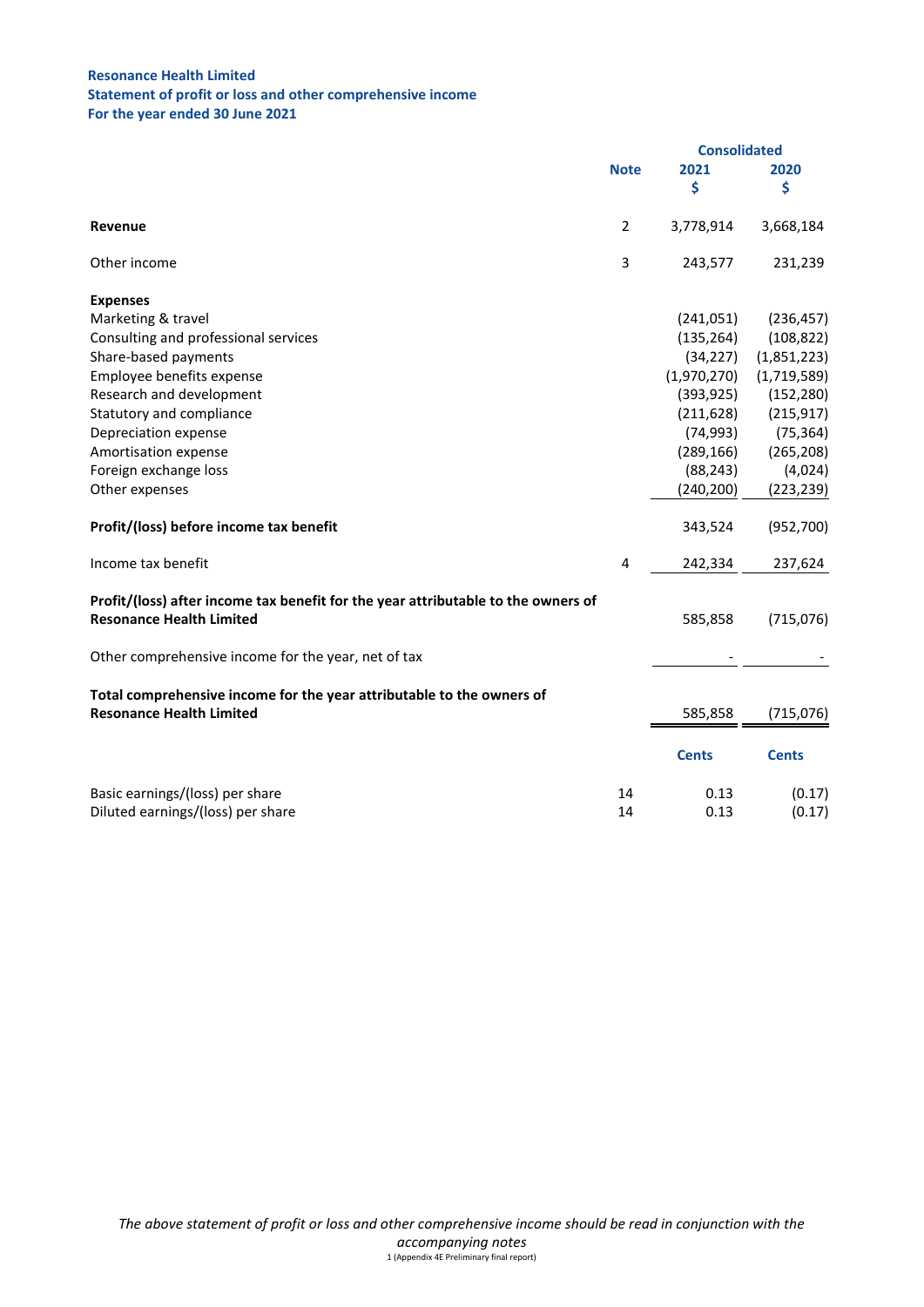## **Resonance Health Limited Statement of financial position As at 30 June 2021**

|                                  |             |                          | <b>Consolidated</b> |
|----------------------------------|-------------|--------------------------|---------------------|
|                                  | <b>Note</b> | 2021                     | 2020                |
|                                  |             | \$                       | \$                  |
| <b>Assets</b>                    |             |                          |                     |
| <b>Current assets</b>            |             |                          |                     |
| Cash and cash equivalents        | 5           | 8,856,820                | 6,974,237           |
| Trade and other receivables      |             | 790,375                  | 765,606             |
| Other assets                     |             | 43,008                   | 39,871              |
| <b>Total current assets</b>      |             | 9,690,203                | 7,779,714           |
| <b>Non-current assets</b>        |             |                          |                     |
| Property, plant and equipment    |             | 52,481                   | 27,431              |
| Right-of-use assets              | 6           | 55,925                   | 111,849             |
| Intangibles                      | 7           | 2,594,630                | 2,532,122           |
| Other assets                     |             | 45,900                   | 45,900              |
| Total non-current assets         |             | 2,748,936                | 2,717,302           |
| <b>Total assets</b>              |             | 12,439,139               | 10,497,016          |
| <b>Liabilities</b>               |             |                          |                     |
| <b>Current liabilities</b>       |             |                          |                     |
| Trade and other payables         | 8           | 492,508                  | 385,272             |
| Lease liabilities                | 9           | 60,105                   | 55,998              |
| Provisions                       | 10          | 26,924                   | 75,821              |
| Other liabilities                | 11          | 32,201                   | 13,843              |
| <b>Total current liabilities</b> |             | 611,738                  | 530,934             |
| <b>Non-current liabilities</b>   |             |                          |                     |
| Lease liabilities                | 9           |                          | 60,105              |
| Total non-current liabilities    |             | $\overline{\phantom{0}}$ | 60,105              |
| <b>Total liabilities</b>         |             | 611,738                  | 591,039             |
| <b>Net assets</b>                |             | 11,827,401               | 9,905,977           |
|                                  |             |                          |                     |
| <b>Equity</b><br>Issued capital  | 12          | 73,882,788               | 72,565,449          |
| Reserves                         |             | 2,064,177                | 2,045,950           |
| <b>Accumulated losses</b>        |             | (64, 119, 564)           | (64, 705, 422)      |
|                                  |             |                          |                     |
| <b>Total equity</b>              |             | 11,827,401               | 9,905,977           |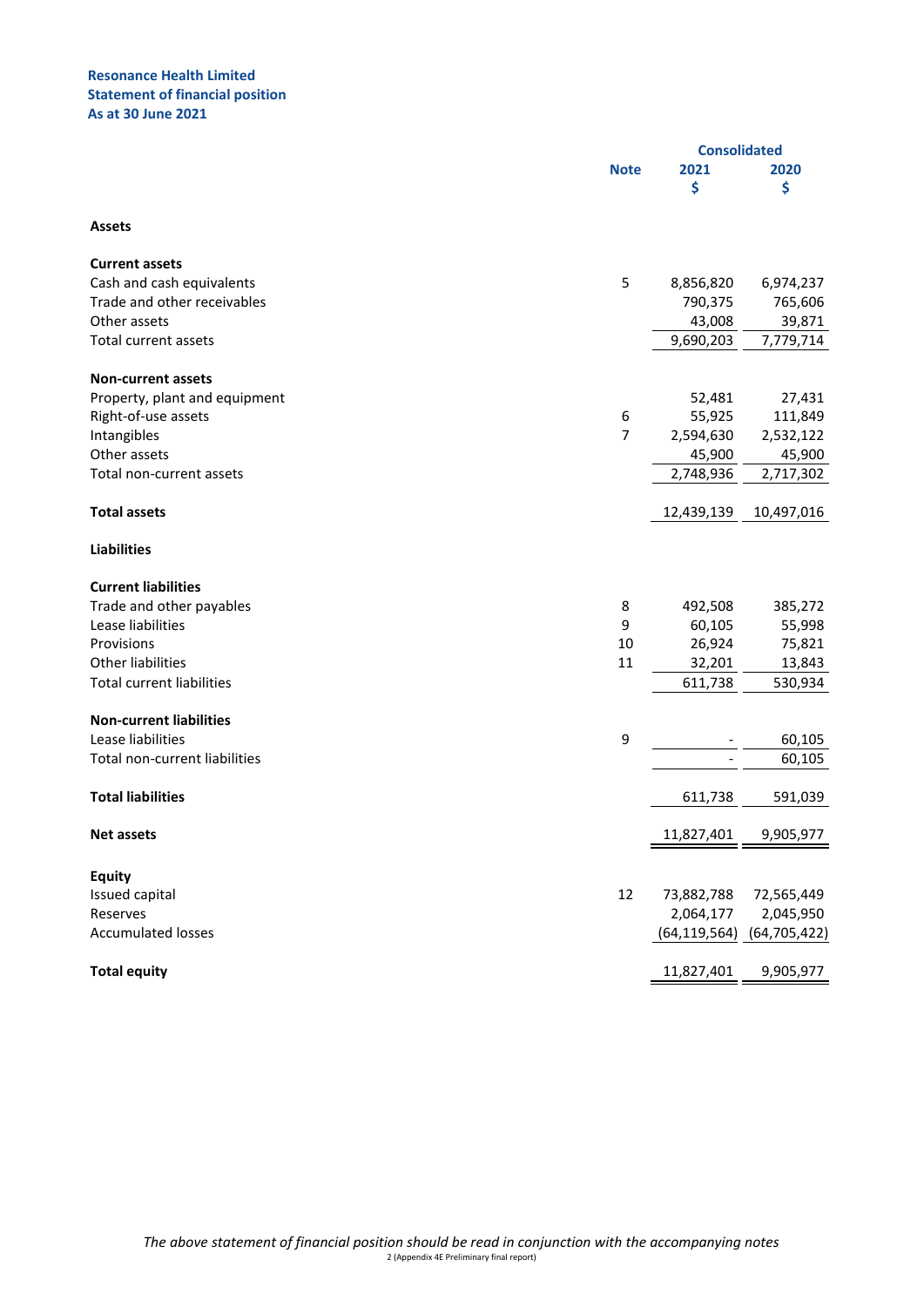# **Resonance Health Limited Statement of changes in equity For the year ended 30 June 2021**

| <b>Consolidated</b>                                                                                                                                          | <b>Issued</b><br>capital<br>\$ | <b>Foreign</b><br>currency<br>translation<br>reserve<br>\$ | <b>Options</b><br>reserve<br>\$ | <b>Accumulated</b><br><b>losses</b><br>\$ | <b>Total equity</b><br>\$ |
|--------------------------------------------------------------------------------------------------------------------------------------------------------------|--------------------------------|------------------------------------------------------------|---------------------------------|-------------------------------------------|---------------------------|
| Balance at 1 July 2019                                                                                                                                       | 69,674,199                     | (270, 580)                                                 | 480,307                         | (63,990,346)                              | 5,893,580                 |
| Loss after income tax benefit for the year<br>Other comprehensive income for the year,<br>net of tax                                                         |                                |                                                            |                                 | (715,076)                                 | (715,076)                 |
| Total comprehensive income for the year                                                                                                                      |                                |                                                            |                                 | (715,076)                                 | (715,076)                 |
| Transactions with owners in their capacity as<br>owners:<br>Contributions of equity, net of transaction<br>costs (note 12)<br>Share-based payments (note 15) | 2,891,250                      |                                                            | 1,836,223                       |                                           | 2,891,250<br>1,836,223    |
| Balance at 30 June 2020                                                                                                                                      | 72,565,449                     | (270, 580)                                                 | 2,316,530                       | (64, 705, 422)                            | 9,905,977                 |
| <b>Consolidated</b>                                                                                                                                          | <b>Issued</b><br>capital<br>\$ | <b>Foreign</b><br>currency<br>translation<br>reserve<br>\$ | <b>Options</b><br>reserve<br>\$ | <b>Accumulated</b><br><b>losses</b><br>\$ | <b>Total equity</b><br>\$ |
| Balance at 1 July 2020                                                                                                                                       | 72,565,449                     | (270, 580)                                                 | 2,316,530                       | (64, 705, 422)                            | 9,905,977                 |
| Profit after income tax benefit for the year<br>Other comprehensive income for the year,<br>net of tax                                                       |                                |                                                            |                                 | 585,858                                   | 585,858                   |
| Total comprehensive income for the year                                                                                                                      |                                |                                                            |                                 | 585,858                                   | 585,858                   |
| Transactions with owners in their capacity as<br>owners:<br>Contributions of equity, net of transaction                                                      |                                |                                                            |                                 |                                           |                           |
| costs (note 12)<br>Share-based payments (note 15)                                                                                                            | 1,250,000<br>67,339            |                                                            | 18,227                          |                                           | 1,250,000<br>85,566       |
| Balance at 30 June 2021                                                                                                                                      | 73,882,788                     | (270, 580)                                                 | 2,334,757                       | (64, 119, 564)                            | 11,827,401                |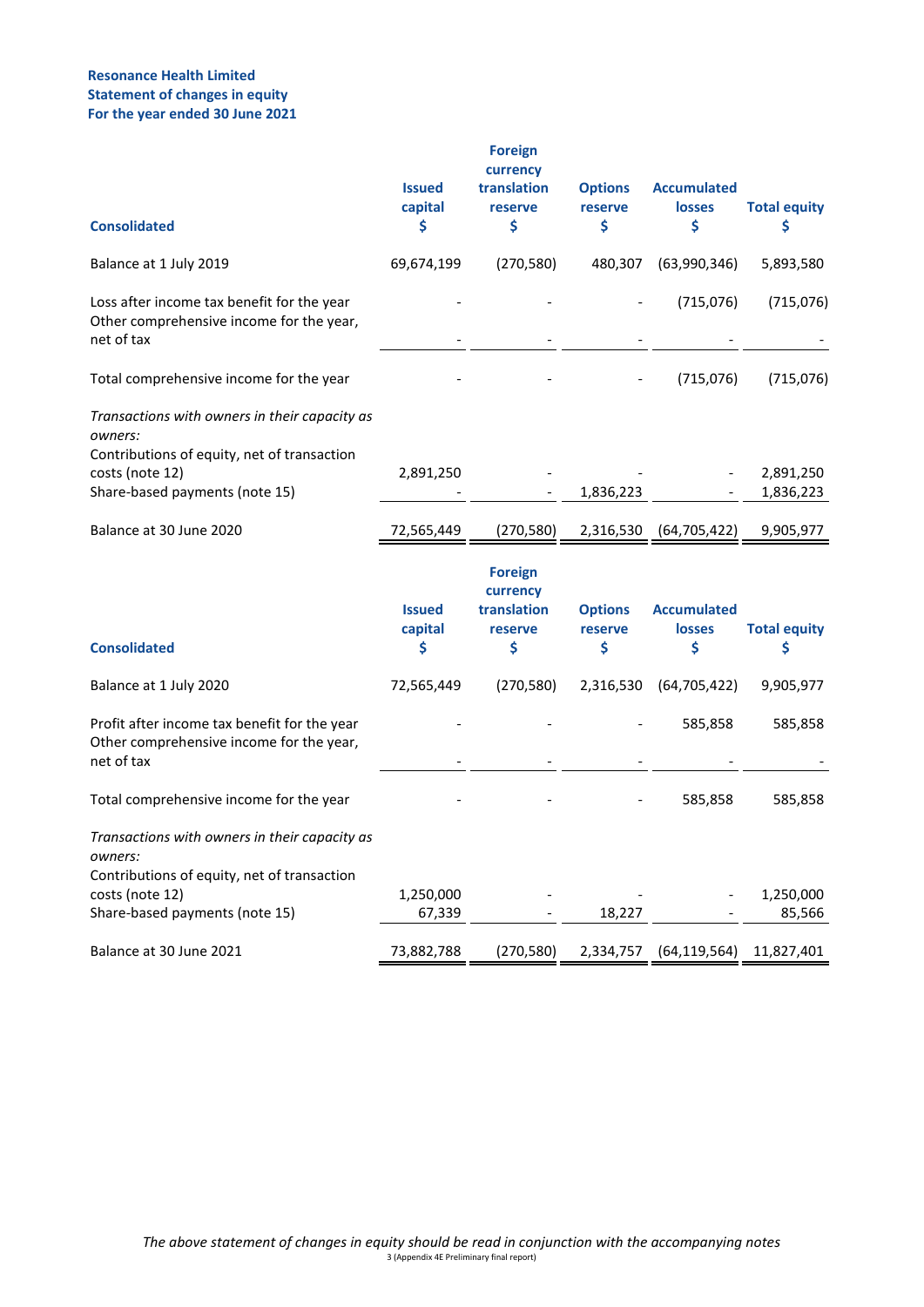# **Resonance Health Limited Statement of cash flows For the year ended 30 June 2021**

|                                                                  |                |               | <b>Consolidated</b> |  |
|------------------------------------------------------------------|----------------|---------------|---------------------|--|
|                                                                  | <b>Note</b>    | 2021          | 2020                |  |
|                                                                  |                | \$            | \$                  |  |
| Cash flows from operating activities                             |                |               |                     |  |
| Receipts from customers                                          |                | 3,679,488     | 3,601,142           |  |
| Payments to suppliers and employee                               |                | (3, 102, 424) | (2,654,492)         |  |
|                                                                  |                | 577,064       | 946,650             |  |
| Interest received                                                |                | 45,624        | 47,639              |  |
| Interest and other finance costs paid                            |                | (4, 103)      | (9, 135)            |  |
| <b>Grants received</b>                                           |                | 307,595       | 88,000              |  |
| Income taxes refunded                                            | $\overline{4}$ | 242,334       | 237,624             |  |
| Net cash from operating activities                               | 13             | 1,168,514     | 1,310,778           |  |
| Cash flows from investing activities                             |                |               |                     |  |
| Payments for property, plant and equipment                       |                | (44, 119)     | (2, 106)            |  |
| Payments for intangibles                                         | 7              | (351, 674)    | (248, 526)          |  |
| Net cash used in investing activities                            |                | (395, 793)    | (250, 632)          |  |
| <b>Cash flows from financing activities</b>                      |                |               |                     |  |
| Proceeds from issue of shares                                    | 12             | 1,250,000     | 2,891,250           |  |
| Share issue transaction costs                                    |                |               | (15,000)            |  |
| Repayment of lease liabilities                                   |                | (51, 895)     | (51, 671)           |  |
| Net cash from financing activities                               |                | 1,198,105     | 2,824,579           |  |
| Net increase in cash and cash equivalents                        |                | 1,970,826     | 3,884,725           |  |
| Cash and cash equivalents at the beginning of the financial year |                | 6,974,237     | 3,081,192           |  |
| Effects of exchange rate changes on cash and cash equivalents    |                | (88, 243)     | 8,320               |  |
| Cash and cash equivalents at the end of the financial year       | 5              | 8,856,820     | 6,974,237           |  |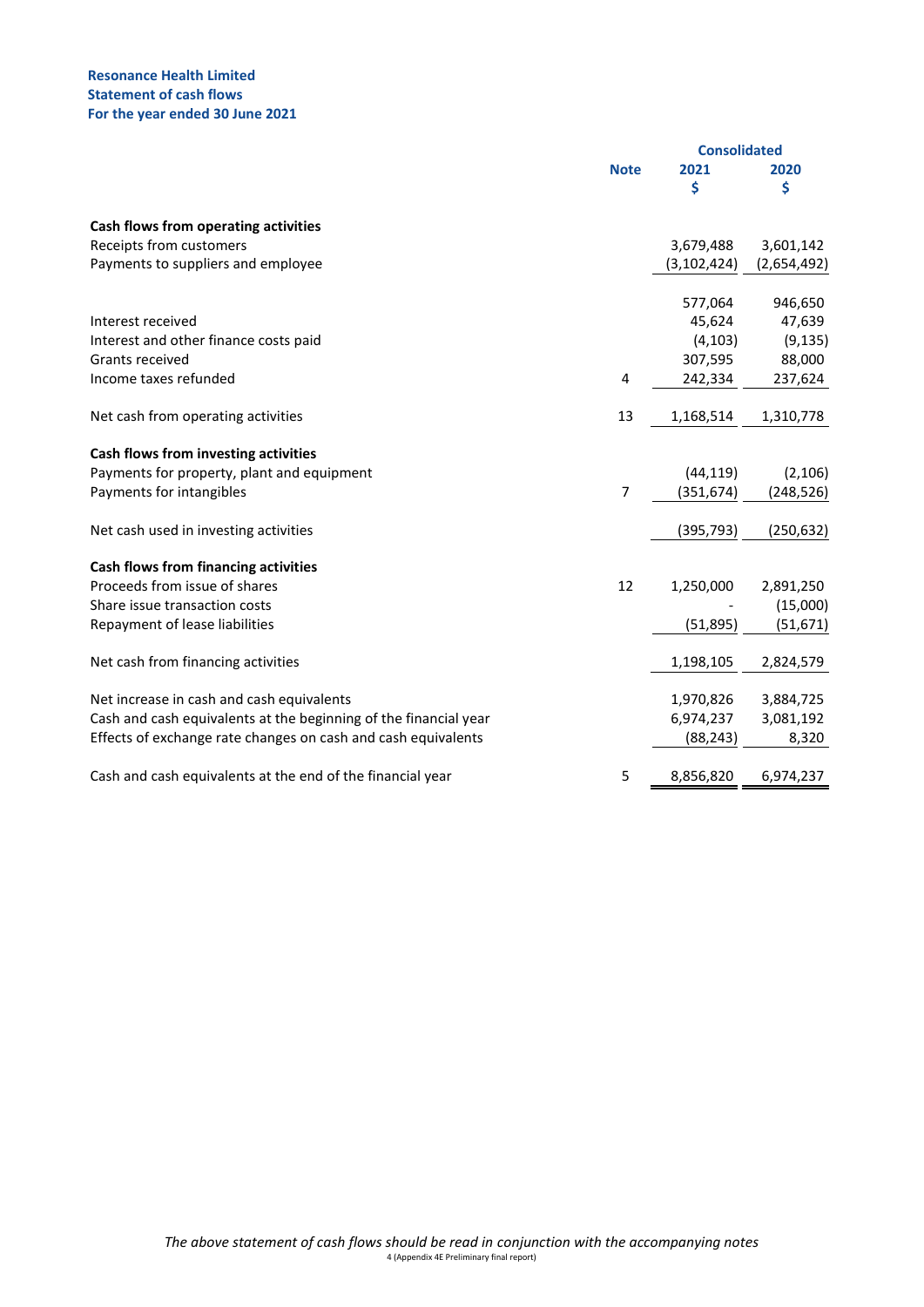## **Note 1. Operating segments**

#### *Identification of reportable operating segments*

The chief operating decision maker is considered to be the Company's Board of Directors. The Group's operating segments are determined by differences in the type of activities performed. The financial results of the Group's operating segments are reviewed by the Board of Directors on a quarterly basis.

#### *Business Segments*

The following table presents revenue and profit/(loss) information and certain asset and liability information regarding business segments for the year ended 30 June 2021.

|                                                 |                 | <b>Research and</b> |               | Other                    |                          |
|-------------------------------------------------|-----------------|---------------------|---------------|--------------------------|--------------------------|
|                                                 | <b>Services</b> | development         | Corporate     | segments                 | <b>Total</b>             |
| <b>Consolidated - 2021</b>                      | \$              | Ś                   | \$            | \$                       | \$                       |
| Revenue                                         |                 |                     |               |                          |                          |
| Sales to external customers                     | 3,778,914       |                     |               |                          | 3,778,914                |
| <b>Total revenue</b>                            | 3,778,914       |                     |               | $\overline{\phantom{m}}$ | 3,778,914                |
| Total revenue                                   | 3,778,914       |                     |               |                          | 3,778,914                |
| Other income                                    |                 |                     | 243,577       |                          | 243,577                  |
| Other expenses                                  | (1,598,636)     | (1, 104, 485)       | (975, 846)    |                          | (3,678,967)              |
| Profit/(loss) before income tax benefit         | 2,180,278       | (1, 104, 485)       | (732, 269)    | $\overline{\phantom{a}}$ | 343,524                  |
| Income tax benefit                              |                 |                     |               |                          | 242,334                  |
| Profit after income tax benefit                 |                 |                     |               |                          | 585,858                  |
| <b>Assets</b>                                   |                 |                     |               |                          |                          |
| Segment assets                                  | 703,807         | 2,645,969           | 9,089,363     |                          | 12,439,139               |
| <b>Total assets</b>                             |                 |                     |               |                          | 12,439,139               |
|                                                 |                 |                     |               |                          |                          |
| <b>Liabilities</b>                              |                 |                     |               |                          |                          |
| Segment liabilities                             | 32,201          |                     | 579,537       |                          | 611,738                  |
| <b>Total liabilities</b>                        |                 |                     |               |                          | 611,738                  |
|                                                 |                 |                     |               |                          |                          |
|                                                 |                 | <b>Research and</b> |               | Other                    |                          |
|                                                 | <b>Services</b> | development         | Corporate     | segments                 | <b>Total</b>             |
| <b>Consolidated - 2020</b>                      | \$              | \$                  | \$            | \$                       | \$                       |
| Revenue                                         |                 |                     |               |                          |                          |
| Sales to external customers                     | 3,668,184       |                     |               |                          | 3,668,184                |
| <b>Total revenue</b>                            | 3,668,184       |                     |               |                          | 3,668,184                |
| Total revenue                                   | 3,668,184       |                     |               |                          | 3,668,184                |
| Other income                                    |                 |                     | 231,329       |                          | 231,329                  |
| Expenses                                        | (2,084,938)     | (300, 400)          | (2,466,875)   |                          | (4,852,213)              |
| Profit/(loss) before income tax benefit         | 1,583,246       | (300, 400)          | (2, 235, 546) | $\overline{\phantom{a}}$ | (952,700)                |
| Income tax benefit                              |                 |                     |               |                          | 237,624                  |
| Loss after income tax benefit                   |                 |                     |               |                          | (715,076)                |
|                                                 |                 |                     |               |                          |                          |
|                                                 |                 |                     |               |                          |                          |
| <b>Assets</b>                                   |                 |                     |               |                          |                          |
| Segment assets<br><b>Total assets</b>           | 765,606         | 2,532,122           | 7,199,288     |                          | 10,497,016<br>10,497,016 |
|                                                 |                 |                     |               |                          |                          |
| <b>Liabilities</b>                              |                 |                     |               |                          |                          |
| Segment liabilities<br><b>Total liabilities</b> | 399,115         |                     | 191,924       |                          | 591,039<br>591,039       |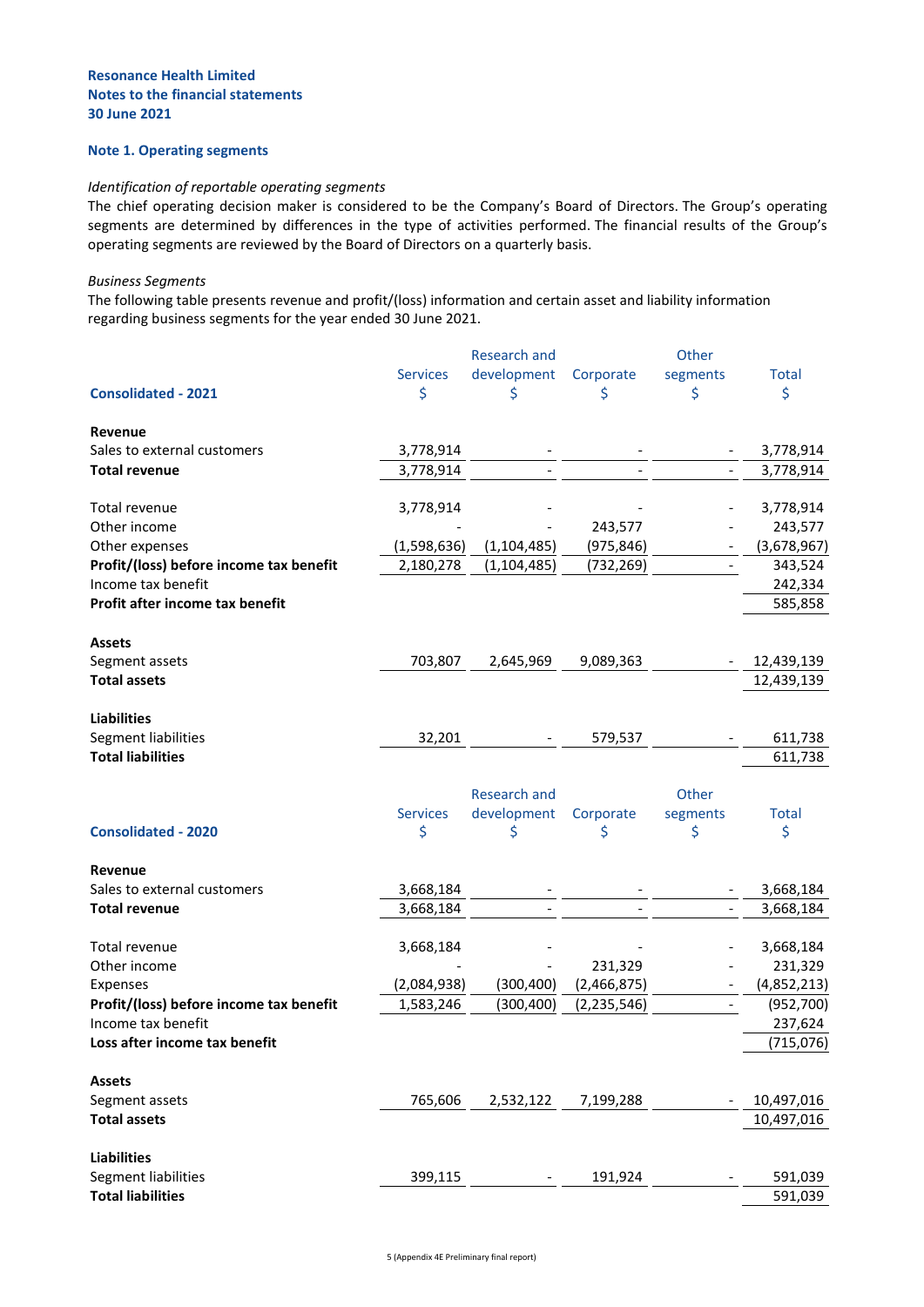#### **Note 1. Operating segments (continued)**

The group derived 12% of its external customer sales revenue from one major customer.

#### *Geographical Segment*

The company earns revenue in three significant geographical regions, countries are grouped in the regions of Asia/Pacific, North America and Europe-Middle-East-Africa (EMEA).

All non-current assets are located in Australia being the Asia/Pacific region, applicable disclosure information is disclosed in Business Segment assets and no additional disclosure is made.

|                                   | <b>Consolidated</b> |           |
|-----------------------------------|---------------------|-----------|
|                                   | 2021                | 2020      |
|                                   |                     | \$        |
| Asia/Pacific                      | 156,615             | 115,185   |
| North America                     | 1,167,493           | 1,149,062 |
| <b>EMEA</b>                       | 2,454,806           | 2,403,937 |
| Total sales to external customers | 3,778,914           | 3,668,184 |

#### **Note 2. Revenue**

#### *Disaggregation of revenue*

The group derives its revenue from the services at a point in time and over time in the following major categories. This is consistent with the revenue information that is disclosed for each reportable segment:

|                                       | <b>Consolidated</b> |           |
|---------------------------------------|---------------------|-----------|
|                                       | 2021                | 2020      |
|                                       | \$                  | Ş         |
| Revenue from contracts with customers |                     |           |
| Commercial revenue                    | 2,189,364           | 2,007,927 |
| Voucher program                       | 33,358              | 25,342    |
| Clinical trials                       | 1,513,097           | 1,587,337 |
| Other studies                         | 43,095              | 47,578    |
| Revenue                               | 3,778,914           | 3,668,184 |

*Reconciliation of revenue from contracts with customers with the amounts disclosed in segment information*

|                                                 | <b>Consolidated</b> |           |
|-------------------------------------------------|---------------------|-----------|
|                                                 | 2021                | 2020      |
| Segment revenue<br>Adjustments and eliminations | 3,778,914           | 3,668,184 |
| Total revenue from contracts with customers     | 3,778,914           | 3,668,184 |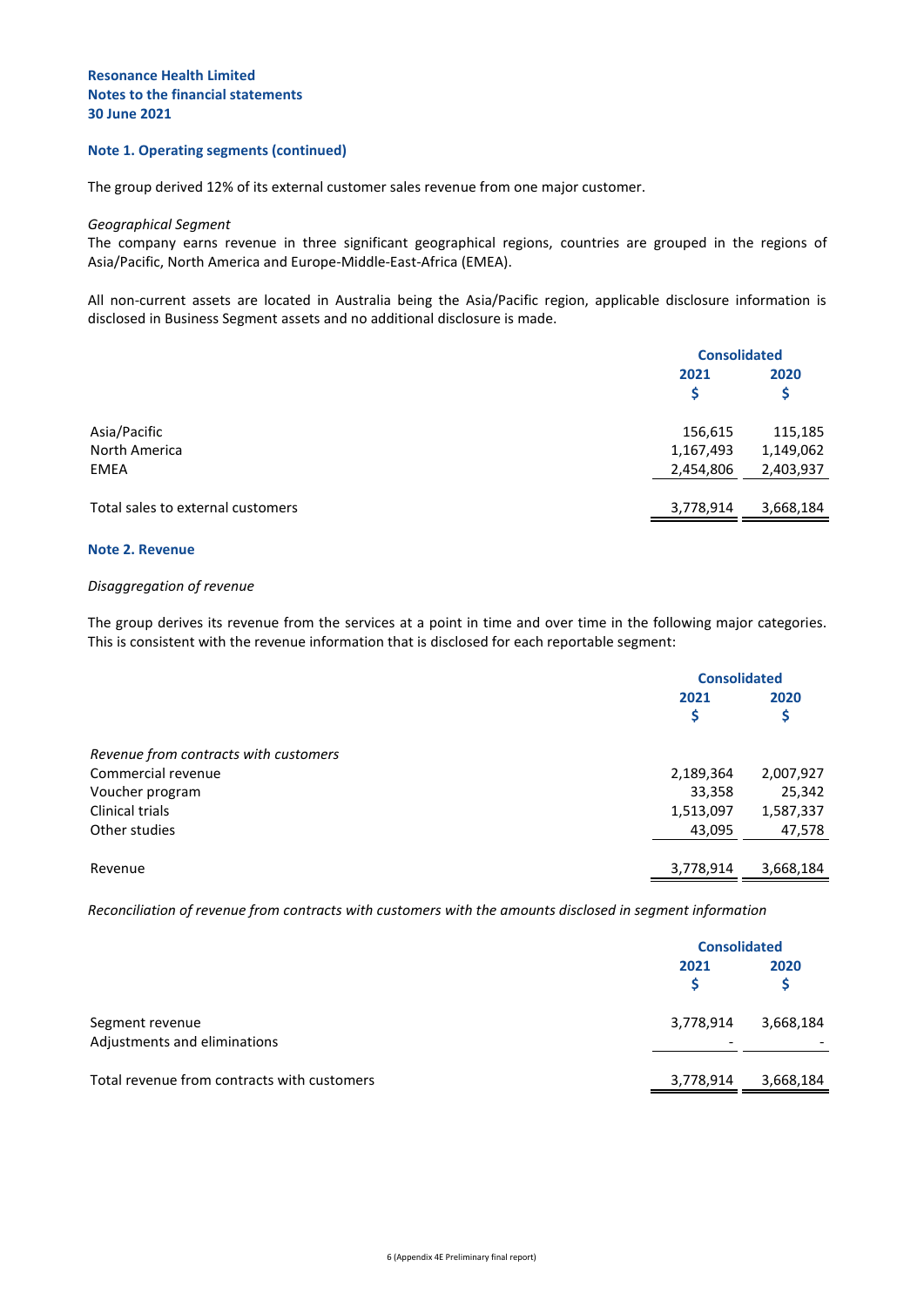# **Note 3. Other income**

|                      |         | <b>Consolidated</b> |
|----------------------|---------|---------------------|
|                      | 2021    | 2020                |
| Subsidies and grants | 206,095 | 189,925             |
| Interest revenue     | 37,482  | 41,314              |
| Other income         | 243,577 | 231,239             |

#### **Note 4. Income tax**

|                                                           |            | <b>Consolidated</b> |  |
|-----------------------------------------------------------|------------|---------------------|--|
|                                                           | 2021       | 2020                |  |
| Income tax benefit<br>Research and Development tax offset | (242, 334) | (237, 624)          |  |
| Aggregate income tax benefit                              | (242, 334) | (237, 624)          |  |

# **Note 5. Cash and cash equivalents**

|                |           | <b>Consolidated</b> |  |
|----------------|-----------|---------------------|--|
|                | 2021      | 2020                |  |
|                |           | Ş                   |  |
| Current assets |           |                     |  |
| Cash at bank   | 2,767,451 | 929,779             |  |
| Term deposits  | 6,089,369 | 6,044,458           |  |
|                | 8,856,820 | 6,974,237           |  |

# **Note 6. Right-of-use assets**

|                                   | <b>Consolidated</b> |           |
|-----------------------------------|---------------------|-----------|
|                                   | 2021                | 2020      |
|                                   |                     | Ş         |
| Non-current assets                |                     |           |
| Land and buildings - right-of-use | 167,774             | 167,774   |
| Less: Accumulated depreciation    | (111, 849)          | (55, 925) |
|                                   | 55,925              | 111,849   |

The Group has a single premises lease.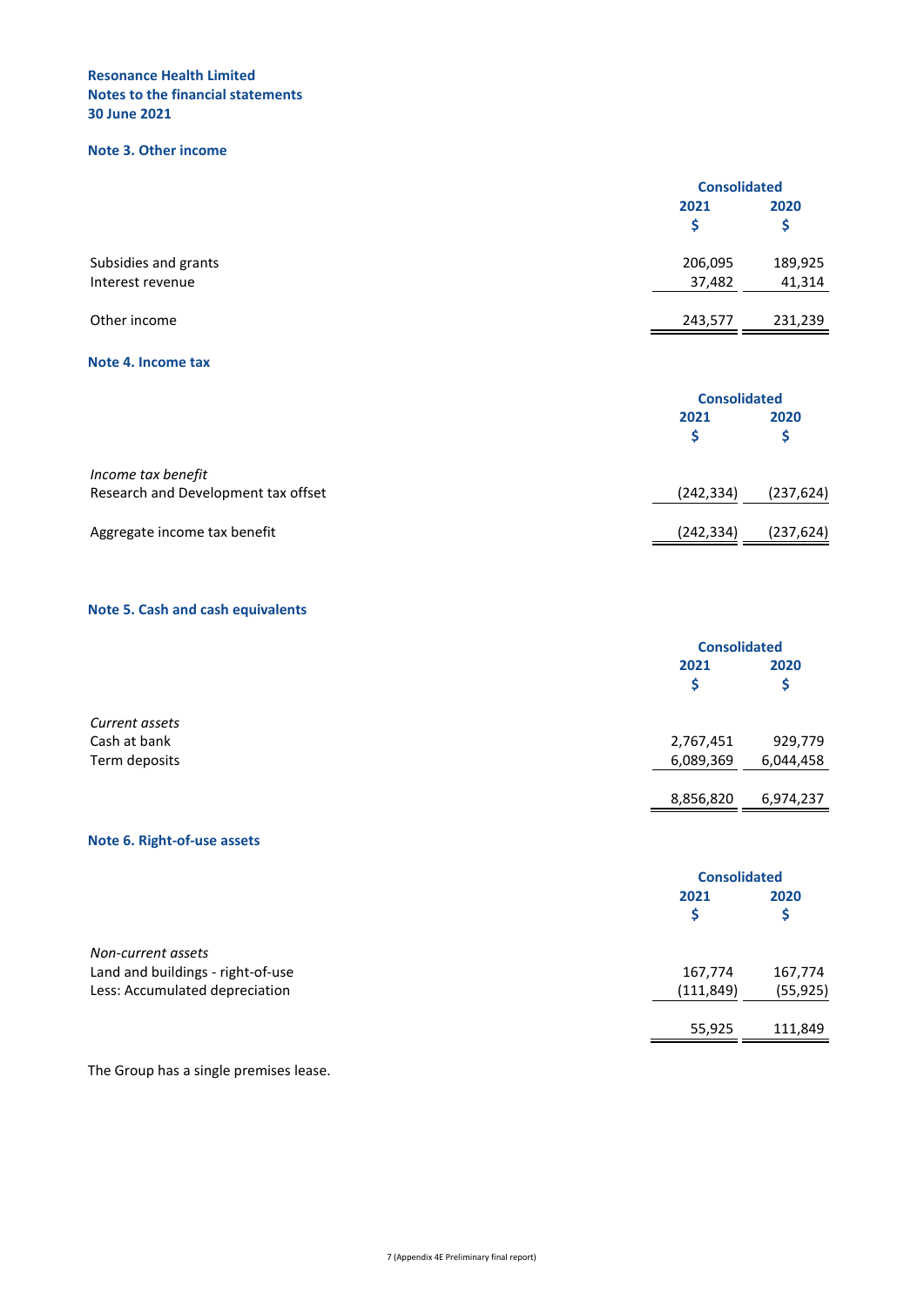# **Note 6. Right-of-use assets (continued)**

*Reconciliations*

Reconciliations of the written down values at the beginning and end of the current and previous financial year are set out below:

|                         | Land and<br>buildings |
|-------------------------|-----------------------|
| <b>Consolidated</b>     | \$                    |
| Balance at 1 July 2019  |                       |
| Additions               | 167,774               |
| Depreciation expense    | (55, 925)             |
| Balance at 30 June 2020 | 111,849               |
| Depreciation expense    | (55, 924)             |
| Balance at 30 June 2021 | 55,925                |

#### **Note 7. Intangibles**

|                                  |             | <b>Consolidated</b> |  |
|----------------------------------|-------------|---------------------|--|
|                                  | 2021        | 2020                |  |
| Non-current assets               |             |                     |  |
| Research & development - at cost | 4,068,506   | 3,716,832           |  |
| Less: Accumulated amortisation   | (1,473,876) | (1, 184, 710)       |  |
|                                  | 2,594,630   | 2,532,122           |  |

*Reconciliations*

Reconciliations of the written down values at the beginning and end of the current and previous financial year are set out below:

| <b>Consolidated</b>     |            |
|-------------------------|------------|
| Balance at 1 July 2019  | 2,550,818  |
| Additions               | 246,512    |
| Amortisation expense    | (265, 208) |
|                         |            |
| Balance at 30 June 2020 | 2,532,122  |
| <b>Additions</b>        | 351,674    |
| Amortisation expense    | (289, 166) |
| Balance at 30 June 2021 | 2,594,630  |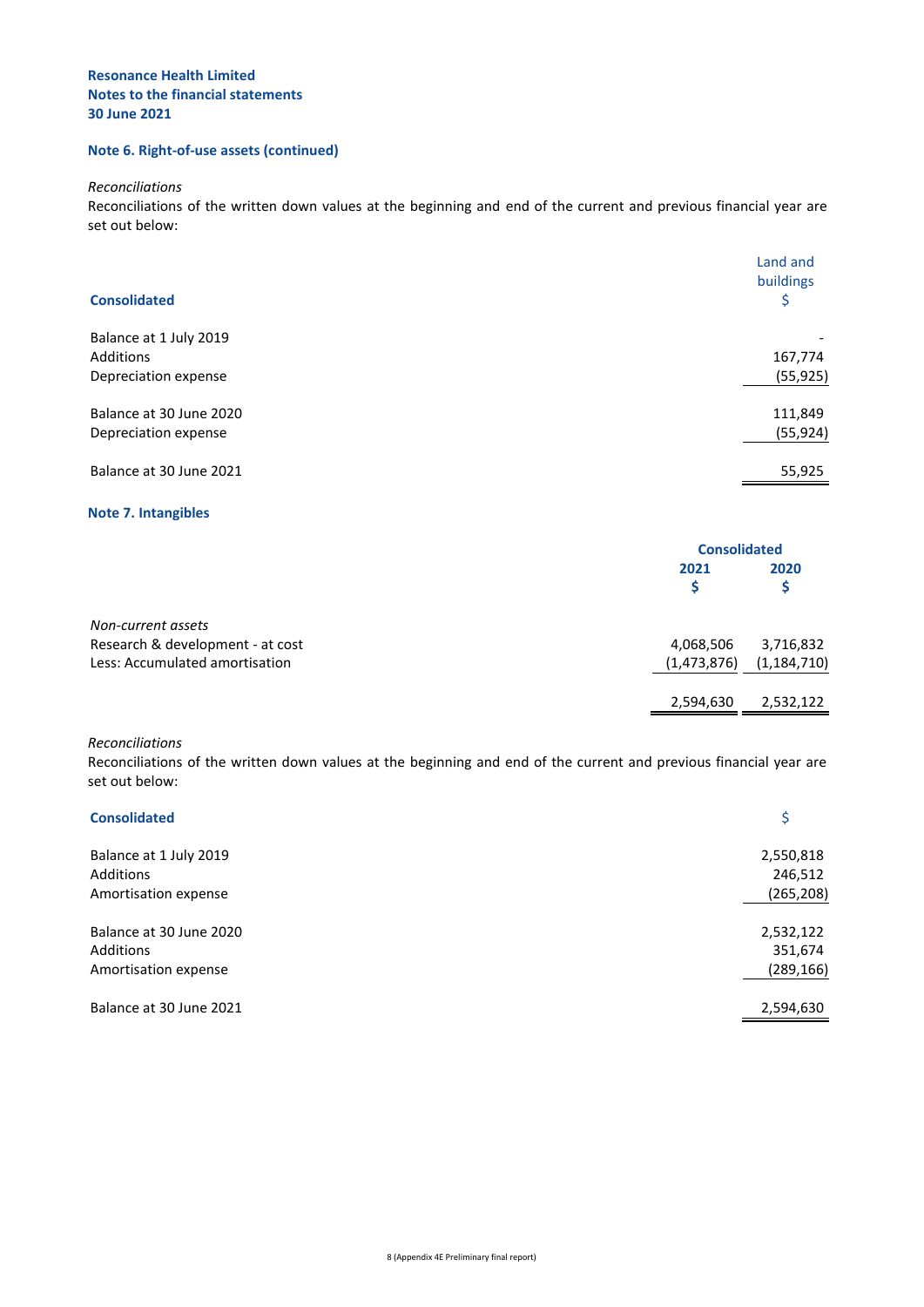# **Note 8. Trade and other payables**

|                            | <b>Consolidated</b> |           |
|----------------------------|---------------------|-----------|
|                            | 2021<br>S           | 2020<br>Ş |
| <b>Current liabilities</b> |                     |           |
| Trade payables             | 118,495             | 53,617    |
| Other payables             | 374,013             | 331,655   |
|                            | 492,508             | 385,272   |

# **Note 9. Lease liabilities**

The Group leases only premises. The remaining term of the lease as of 30 June 2021 is 12 months. The incremental borrowing rate applied to this lease is 4.79%.

|                            |                          | <b>Consolidated</b> |  |
|----------------------------|--------------------------|---------------------|--|
|                            | 2021                     | 2020                |  |
|                            | \$                       | \$                  |  |
| <b>Current liabilities</b> |                          |                     |  |
| Lease liability            | 60,105                   | 55,998              |  |
| Non-current liabilities    |                          |                     |  |
| Lease liability            | $\overline{\phantom{0}}$ | 60,105              |  |
|                            |                          |                     |  |
|                            | 60,105                   | 116,103             |  |

Underlying assets serve as security for the related lease liabilities. A maturity analysis of future minimum lease payments is presented below:

|                            |                   | Lease payments due                                   |                   |  |
|----------------------------|-------------------|------------------------------------------------------|-------------------|--|
|                            | $<$ 1 year        | $1 - 2$ years                                        | <b>Total</b>      |  |
| Lease payments<br>Interest | 61,903<br>(1,798) | $\overline{\phantom{a}}$<br>$\overline{\phantom{a}}$ | 61,903<br>(1,798) |  |
| Net present values         | 60,105            | $\overline{\phantom{a}}$                             | 60,105            |  |

# **Note 10. Provisions**

|                                                  |        | <b>Consolidated</b> |  |
|--------------------------------------------------|--------|---------------------|--|
|                                                  | 2021   | 2020                |  |
|                                                  |        | S                   |  |
| <b>Current liabilities</b><br>Long service leave | 26,924 | 75,821              |  |
|                                                  |        |                     |  |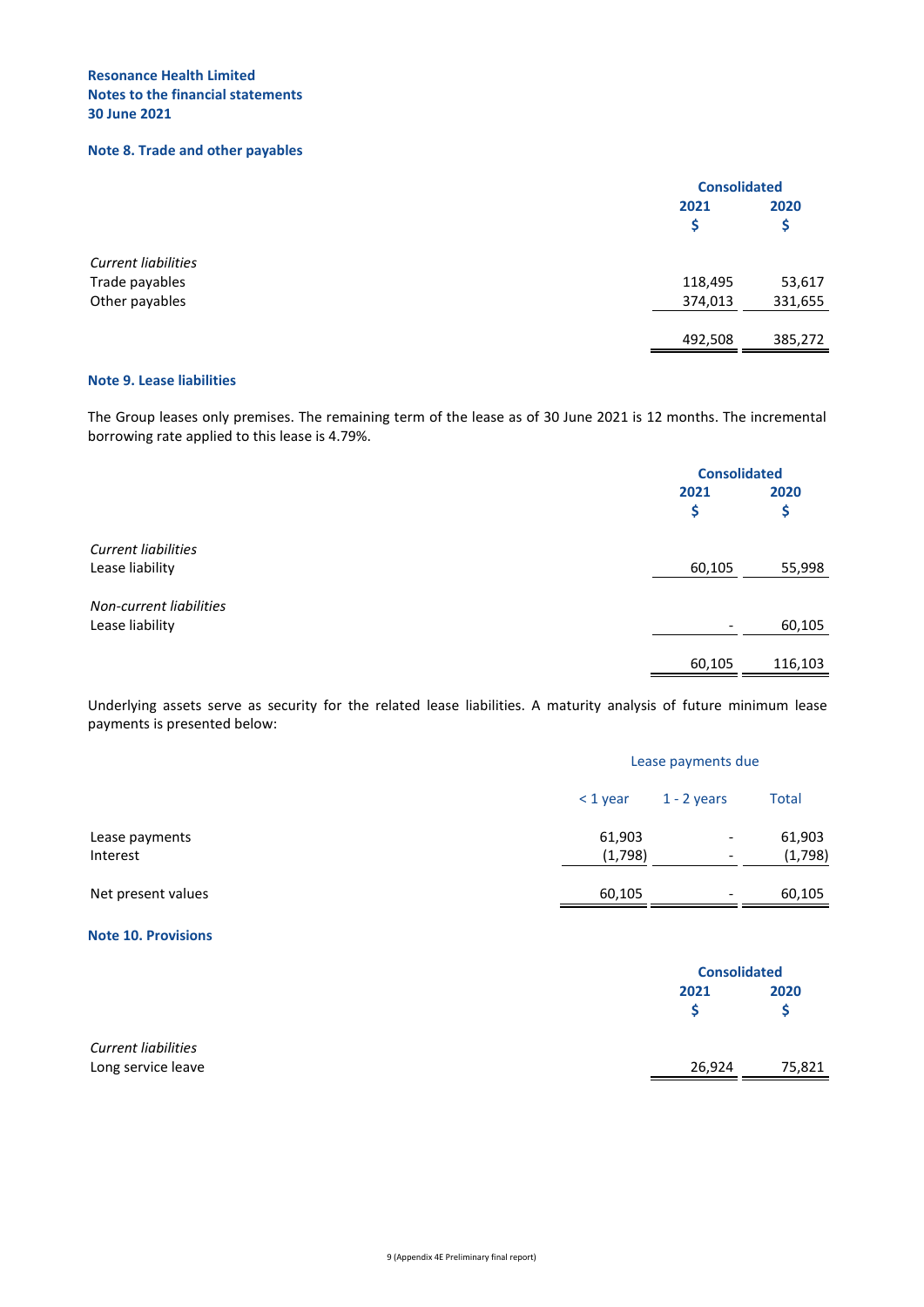#### **Note 11. Other liabilities**

|                                     |               |                         | <b>Consolidated</b> |            |
|-------------------------------------|---------------|-------------------------|---------------------|------------|
|                                     |               |                         | 2021                | 2020       |
|                                     |               |                         | \$                  | \$         |
| <b>Current liabilities</b>          |               |                         |                     |            |
| Unearned income                     |               |                         | 32,201              | 13,843     |
| Note 12. Issued capital             |               |                         |                     |            |
|                                     |               | <b>Consolidated</b>     |                     |            |
|                                     | 2021          | 2020                    | 2021                | 2020       |
|                                     | <b>Shares</b> | <b>Shares</b>           | \$                  | \$         |
| Ordinary shares - fully paid        |               | 461,149,601 443,773,933 | 73,882,788          | 72,565,449 |
| Movements in ordinary share capital |               |                         |                     |            |

| <b>Details</b>                                                   | <b>Date</b>  | <b>Shares</b> | \$         |
|------------------------------------------------------------------|--------------|---------------|------------|
| Balance                                                          | 1 July 2019  | 422,497,568   | 69,674,199 |
| Share issue on conversion of options                             |              | 8,500,000     | 141,250    |
| Shares issue under ESP                                           |              | 136,365       | 15,000     |
| Controlled placement cost                                        |              |               | (15,000)   |
| Share issue to Acuity Capital <sup>1</sup>                       |              | 12,640,000    | 2,750,000  |
|                                                                  |              |               |            |
| Balance                                                          | 30 June 2020 | 443,773,933   | 72,565,449 |
| Shares issued on conversion of options                           |              | 17,000,000    | 1,250,000  |
| Shares issued under ESP                                          |              | 78.048        | 16,000     |
| Shares issued for research and development projects <sup>2</sup> |              | 297,620       | 51,339     |
|                                                                  |              |               |            |
| <b>Balance</b>                                                   | 30 June 2021 | 461,149,601   | 73,882,788 |

(1) As collateral for a Controlled Placement Agreement ("CPA") that was entered into on 18 April 2019, the Company agreed to place additional 12,640,000 shares from its Listing Rule 7.1 capacity, at issue price of \$0.218 per share to Acuity Capital (collateral shares) but may, at any time, cancel the CPA and buy back the collateral shares for no consideration.

The CPA was initially established with a limit of \$5m and the Company has utilised the CPA to raise a total of \$2.75m. On 30 June 2021 it was announced that the CPA limit was increased to \$7.75m and expiry date was extended to 31 July 2023. The Company now has available capacity of \$5m under the CPA.

There is no requirement to utilise the CPA and there were no fees or costs associated with the increase in and extension of the CPA.

(2) 297,620 shares were issued to the Telethon Kids Institute on 11 June 2021 at an issue price of \$0.1725. Refer note 15.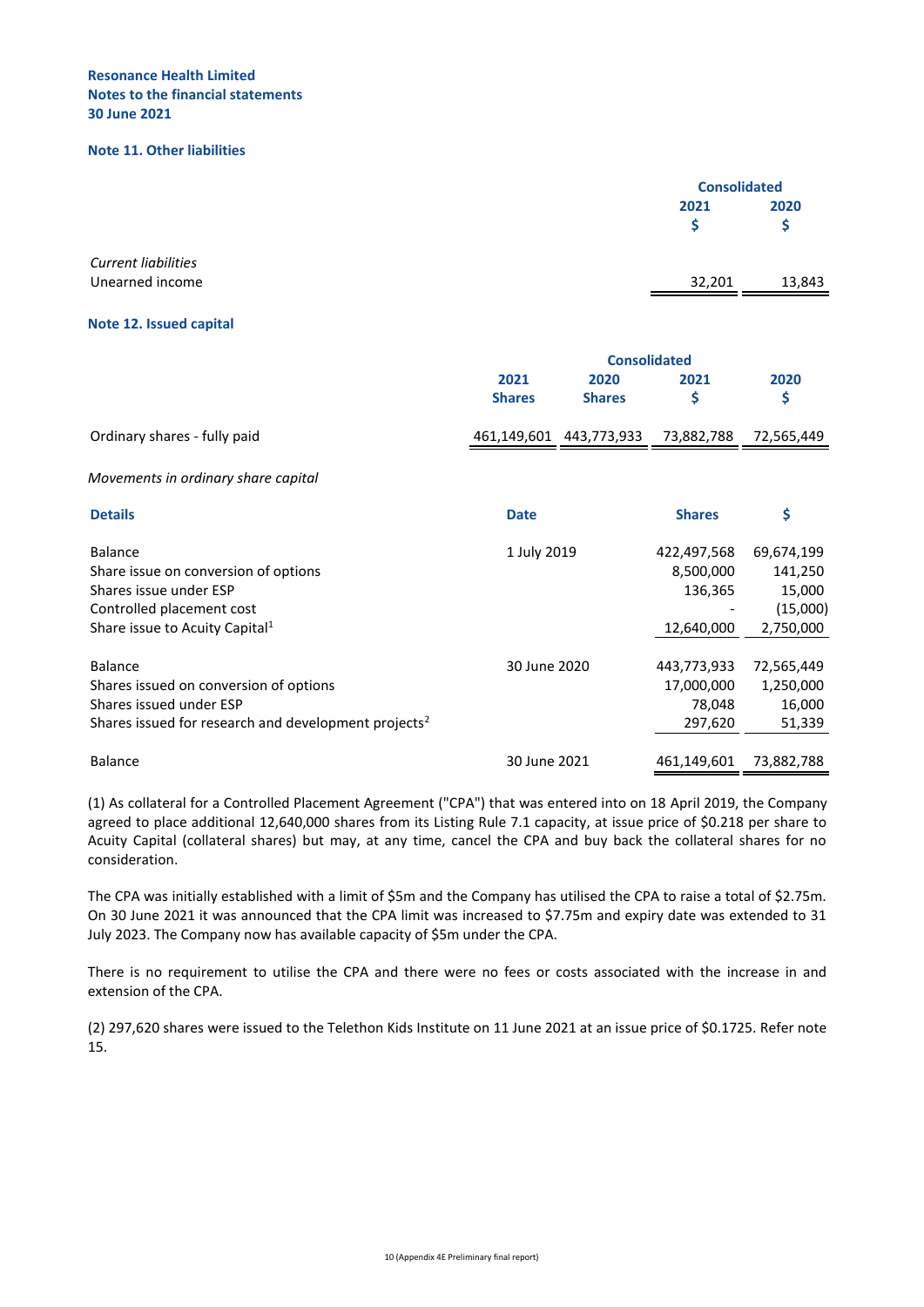# **Note 13. Cash flow information**

# *Reconciliation of profit/(loss) after income tax to net cash from operating activities*

|                                                     |           | <b>Consolidated</b> |  |
|-----------------------------------------------------|-----------|---------------------|--|
|                                                     | 2021      | 2020<br>\$          |  |
|                                                     | \$        |                     |  |
| Profit/(loss) after income tax benefit for the year | 585,858   | (715,076)           |  |
| Adjustments for:                                    |           |                     |  |
| Depreciation and amortisation                       | 364,159   | 340,572             |  |
| Share-based payments                                | 85,566    | 1,836,223           |  |
| Foreign exchange differences                        | 88,243    |                     |  |
| Interest expense                                    | (4, 103)  |                     |  |
| Change in operating assets and liabilities:         |           |                     |  |
| Increase in trade and other receivables             | (24, 769) | (103, 278)          |  |
| Increase in prepayments                             | (3, 137)  | (3,551)             |  |
| Increase/(decrease) in trade and other payables     | 107,236   | (44,078)            |  |
| Decrease in employee benefits                       | (48, 897) |                     |  |
| Increase/(decrease) in other operating liabilities  | 18,358    | (34)                |  |
| Net cash from operating activities                  | 1,168,514 | 1,310,778           |  |

# **Note 14. Earnings per share**

|                                                                                       | <b>Consolidated</b>     |               |
|---------------------------------------------------------------------------------------|-------------------------|---------------|
|                                                                                       | 2021                    | 2020          |
|                                                                                       | \$                      | \$            |
| Profit/(loss) after income tax attributable to the owners of Resonance Health Limited | 585,858                 | (715,076)     |
|                                                                                       | <b>Number</b>           | <b>Number</b> |
| Weighted average number of ordinary shares used in calculating basic earnings per     |                         |               |
| share                                                                                 | 450,260,200             | 432,385,267   |
| Adjustments for calculation of diluted earnings per share:                            |                         |               |
| Options over ordinary shares                                                          | 1,976,827               |               |
| Weighted average number of ordinary shares used in calculating diluted earnings per   |                         |               |
| share                                                                                 | 452,237,027 432,385,267 |               |
|                                                                                       | <b>Cents</b>            | <b>Cents</b>  |
| Basic earnings/(loss) per share                                                       | 0.13                    | (0.17)        |
| Diluted earnings/(loss) per share                                                     | 0.13                    | (0.17)        |

The dilutionary impact of options did not change the earnings per share.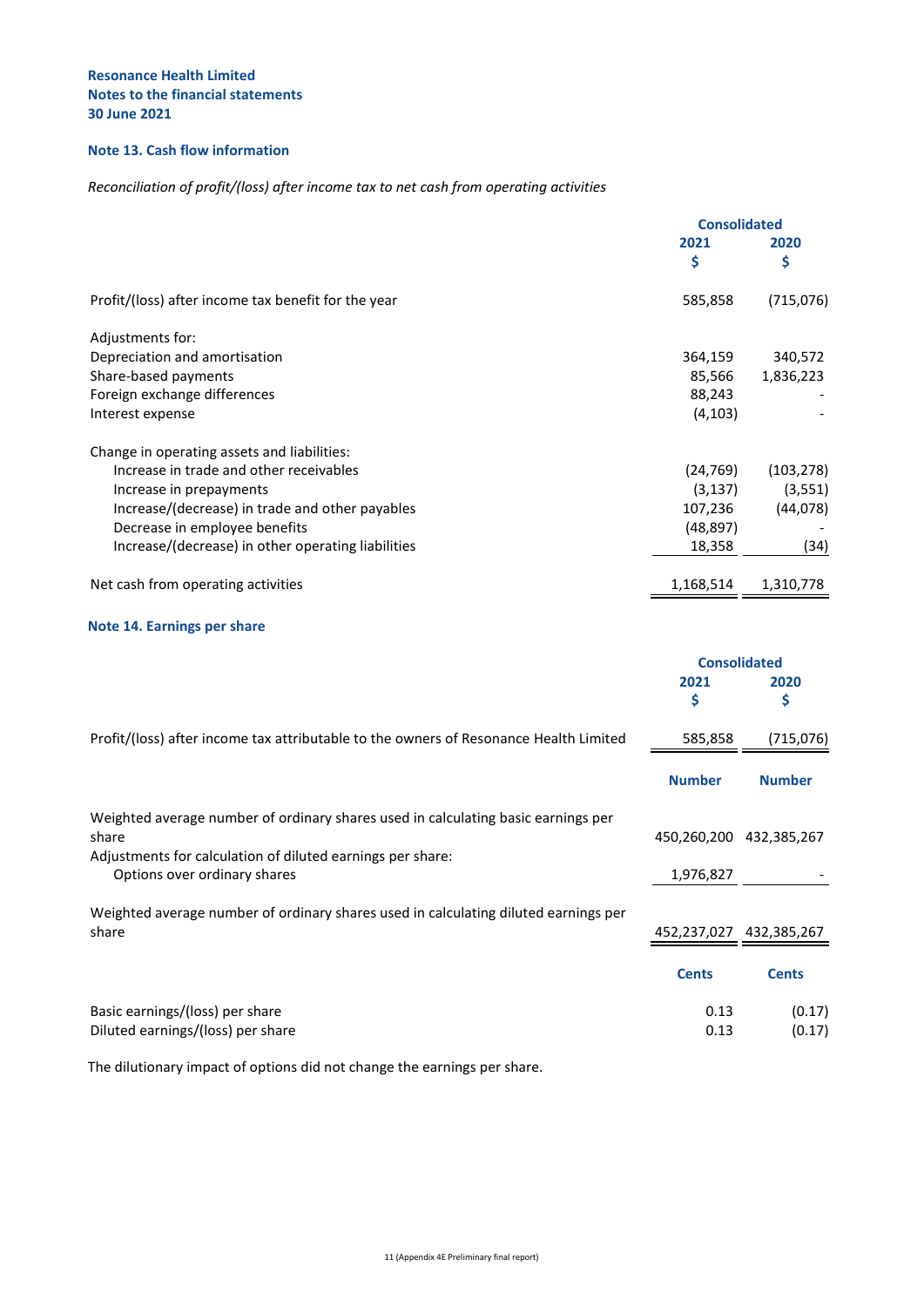#### **Note 15. Share-based payments**

The Company has an Employee Incentive Option Plan for key staff members and consultants of the Company.

Set out below are summaries of options granted under the plan:

|                                                               | Weighted                     |                                      |                              | Weighted                             |
|---------------------------------------------------------------|------------------------------|--------------------------------------|------------------------------|--------------------------------------|
|                                                               | Number of<br>options<br>2021 | average<br>exercise<br>price<br>2021 | Number of<br>options<br>2020 | average<br>exercise<br>price<br>2020 |
| Outstanding at the beginning of the financial year<br>Granted | 32,200,000                   | \$0.122<br>\$0.000                   | 33,500,000<br>12,200,000     | \$0.074<br>\$0.170                   |
| Forfeited                                                     | 2,000,000                    | \$0.115                              | (5,000,000)                  | \$0.000                              |
| Exercised                                                     | (17,000,000)                 | \$0.075                              | (8,500,000)                  | \$0.000                              |
| Expired                                                       |                              | \$0.000                              |                              | \$0.000                              |
| Cancelled                                                     |                              | \$0.000                              |                              | \$0.000                              |
| Outstanding at the end of the financial year                  | 17,200,000                   | \$0.170                              | 32,200,000                   | \$0.122                              |
| Exercisable at the end of the financial year                  | 13,200,000                   | \$0.170                              | 32,200,000                   | \$0.122                              |

2021

|                   |                    | <b>Exercise</b> | <b>Balance</b> at<br>the start of |                              |                          | Expired/<br>cancelled/       | <b>Balance at</b><br>the end of |
|-------------------|--------------------|-----------------|-----------------------------------|------------------------------|--------------------------|------------------------------|---------------------------------|
| <b>Grant date</b> | <b>Expiry date</b> | price           | the year                          | Granted                      | Exercised                | other                        | the year                        |
| 08/11/2018        | 09/03/2021         | \$0.030         | 2,500,000                         | $\overline{a}$               | (2,500,000)              |                              |                                 |
| 08/11/2018        | 09/03/2021         | \$0.050         | 3,250,000                         | $\overline{\phantom{a}}$     | (3,250,000)              |                              |                                 |
| 08/11/2018        | 09/03/2021         | \$0.075         | 4,500,000                         | $\qquad \qquad \blacksquare$ | (4,500,000)              |                              |                                 |
| 08/11/2018        | 09/03/2021         | \$0.100         | 4,750,000                         | $\qquad \qquad \blacksquare$ | (4,750,000)              |                              |                                 |
| 14/02/2019        | 01/01/2022         | \$0.100         | 1,000,000                         |                              | $\overline{\phantom{a}}$ | (1,000,000)                  |                                 |
| 14/02/2019        | 01/01/2022         | \$0.125         | 1,000,000                         |                              |                          | (1,000,000)                  |                                 |
| 13/06/2019        | 13/06/2022         | \$0.100         | 3,000,000                         | $\qquad \qquad \blacksquare$ | (2,000,000)              | $\qquad \qquad \blacksquare$ | 1,000,000                       |
| 28/11/2019        | 28/11/2022         | \$0.150         | 4,000,000                         | $\qquad \qquad$              |                          |                              | 4,000,000                       |
| 28/11/2019        | 28/11/2022         | \$0.175         | 4,000,000                         |                              |                          |                              | 4,000,000                       |
| 28/11/2019        | 28/11/2022         | \$0.200         | 4,000,000                         |                              |                          |                              | 4,000,000                       |
| 02/12/2019        | 01/12/2022         | \$0.100         | 200,000                           |                              |                          |                              | 200,000                         |
|                   |                    |                 | 32,200,000                        | $\overline{\phantom{a}}$     | (17,000,000)             | (2,000,000)                  | 13,200,000                      |
|                   |                    |                 |                                   |                              |                          |                              |                                 |

The weighted average share price during the financial year was \$0.199 (2020: \$0.087).

The weighted average remaining contractual life of options outstanding at the end of the financial year was 1.4 years (2020: 1.5 years).

78,048 fully paid ordinary shares were issued to employees under the Employee Share Plan on 29 December 2020 at an issue price of \$0.205. \$16,000 was expensed to share based payments.

On 10 September 2020 the Company announced that they had entered into a licence agreement with the Telethon Kids Institute ("Telethon Kids") and the Erasmus University Medical Centre for the use of computer tomography ("PRAGMA-CF Data") datasets that will be used by the Company in the potential development of a new artificial intelligence ("AI") algorithm for the automated assessment of lung disease progression in patients with cystic fibrosis.